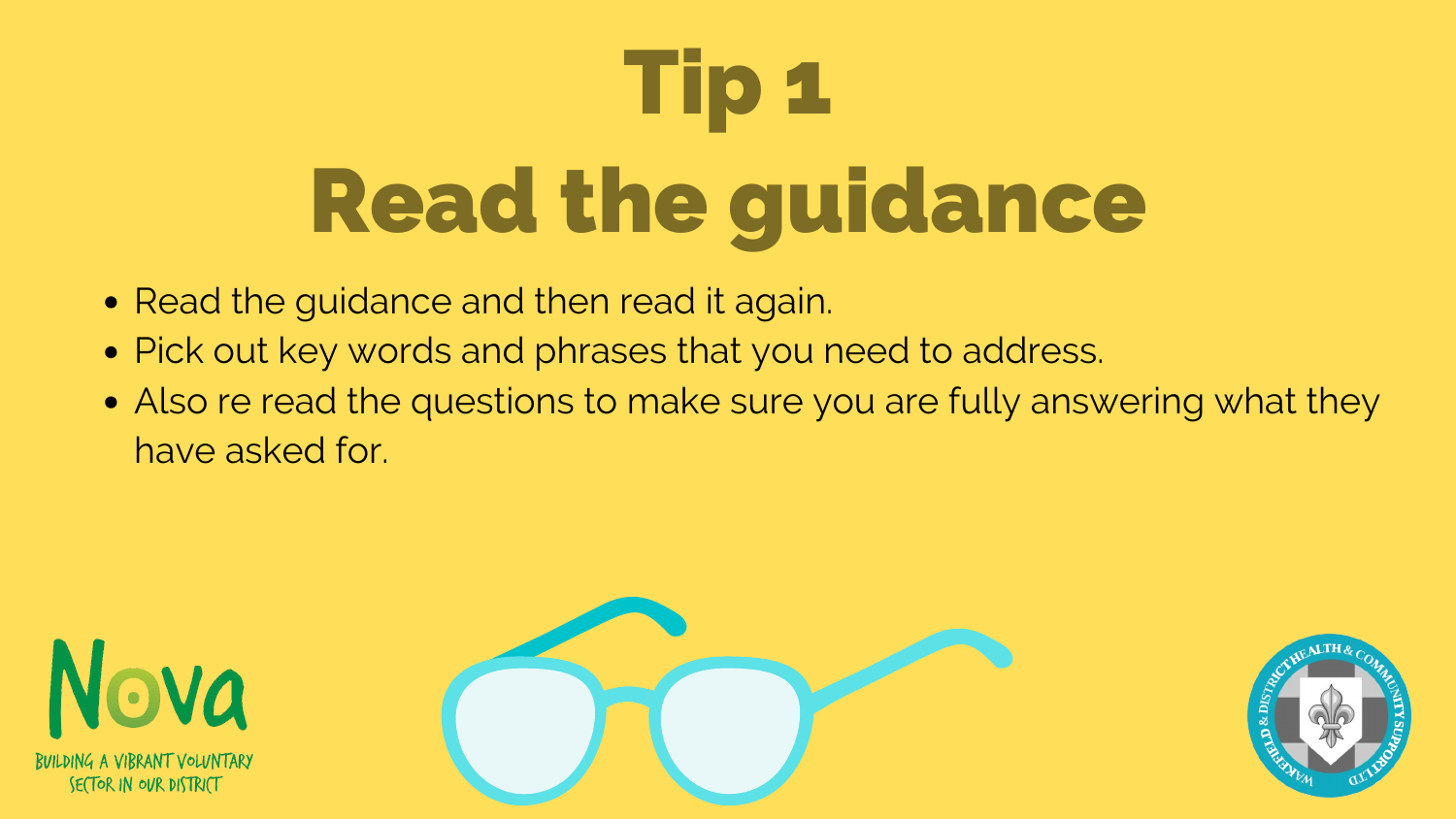- Good funding bids needs to be exciting and easy to follow.
- Make sure your ideas are laid out in an easy to read format.
- Your bid must also provide easy to follow details on how you will deliver the project







### Tip 2 Make it easy to follow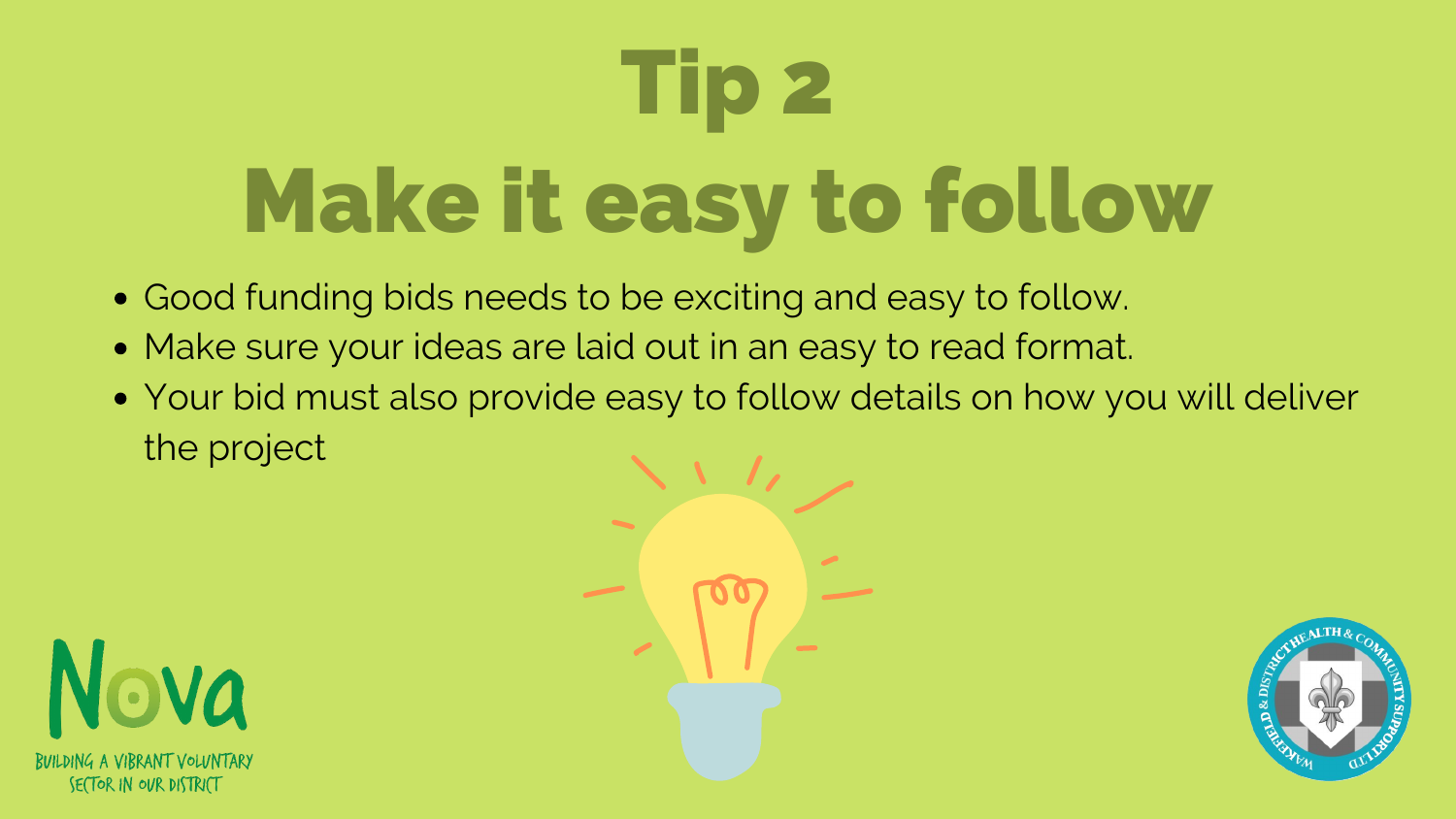- Use the same language and wording that the Funders' have used in their guidance and application form to tie in with their priorities.
- Make sure you demonstrate what impact you have, and the benefit it will have on your communities.







### Tip 3 Match the Funders' priorities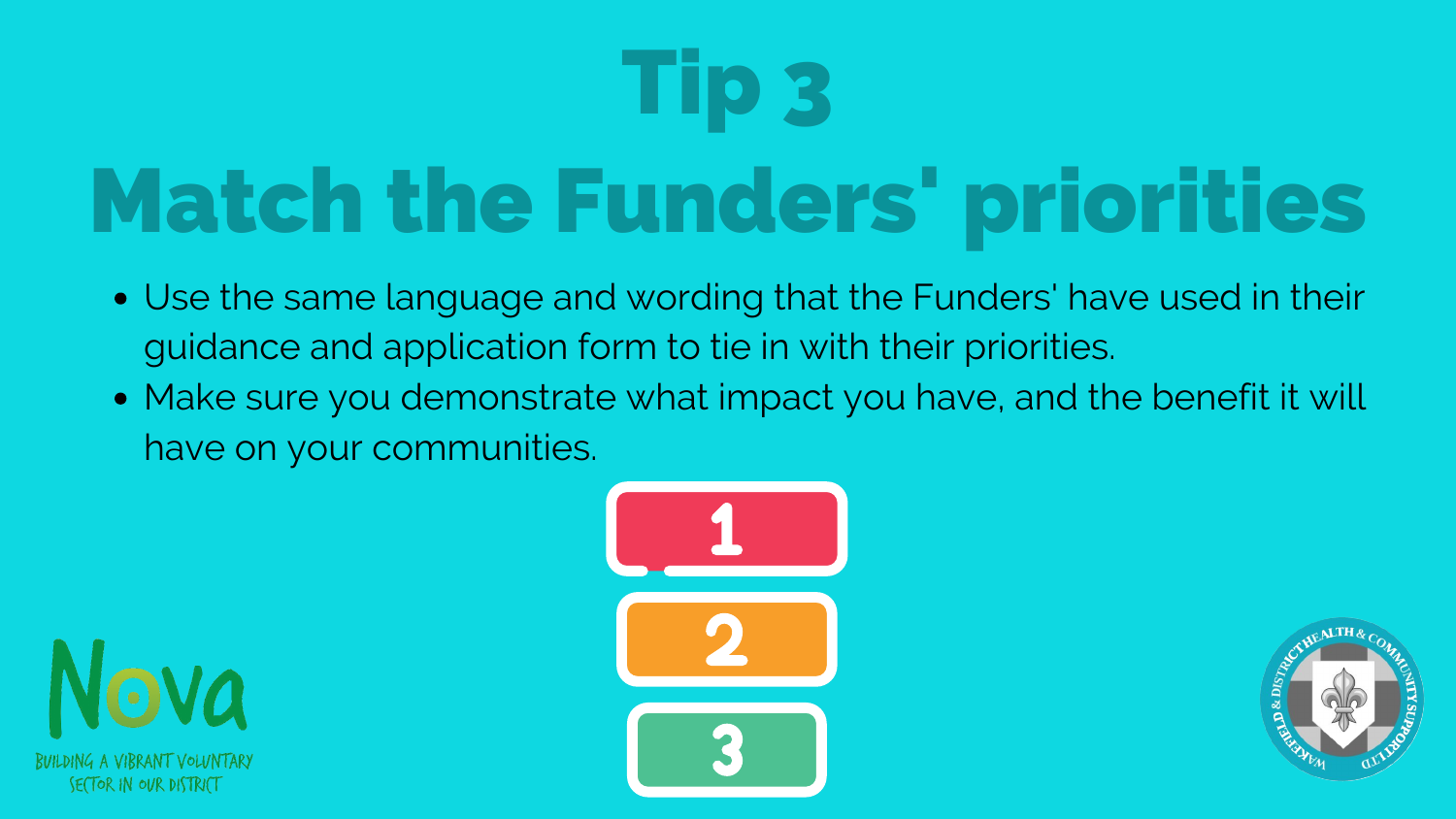### Tip 4 Provide evidence of need

- Make sure you address exactly why your project is needed.
- Provide the evidence to go along with it.







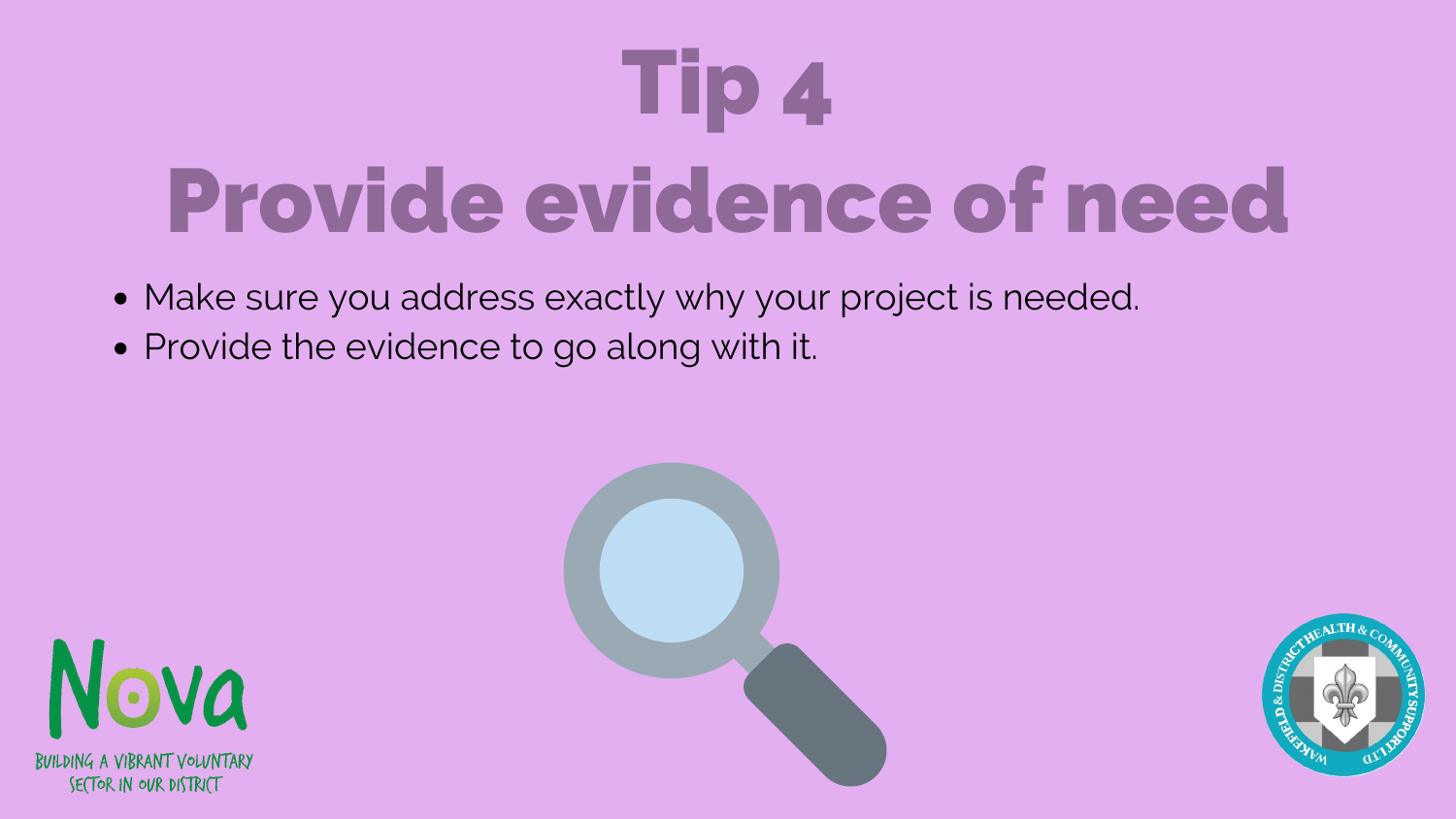- When writing the application, put yourself in the position of the person who is reading the many applications.
- What can you do to make yours stand out?









### Tip 5 Put yourself in their shoes